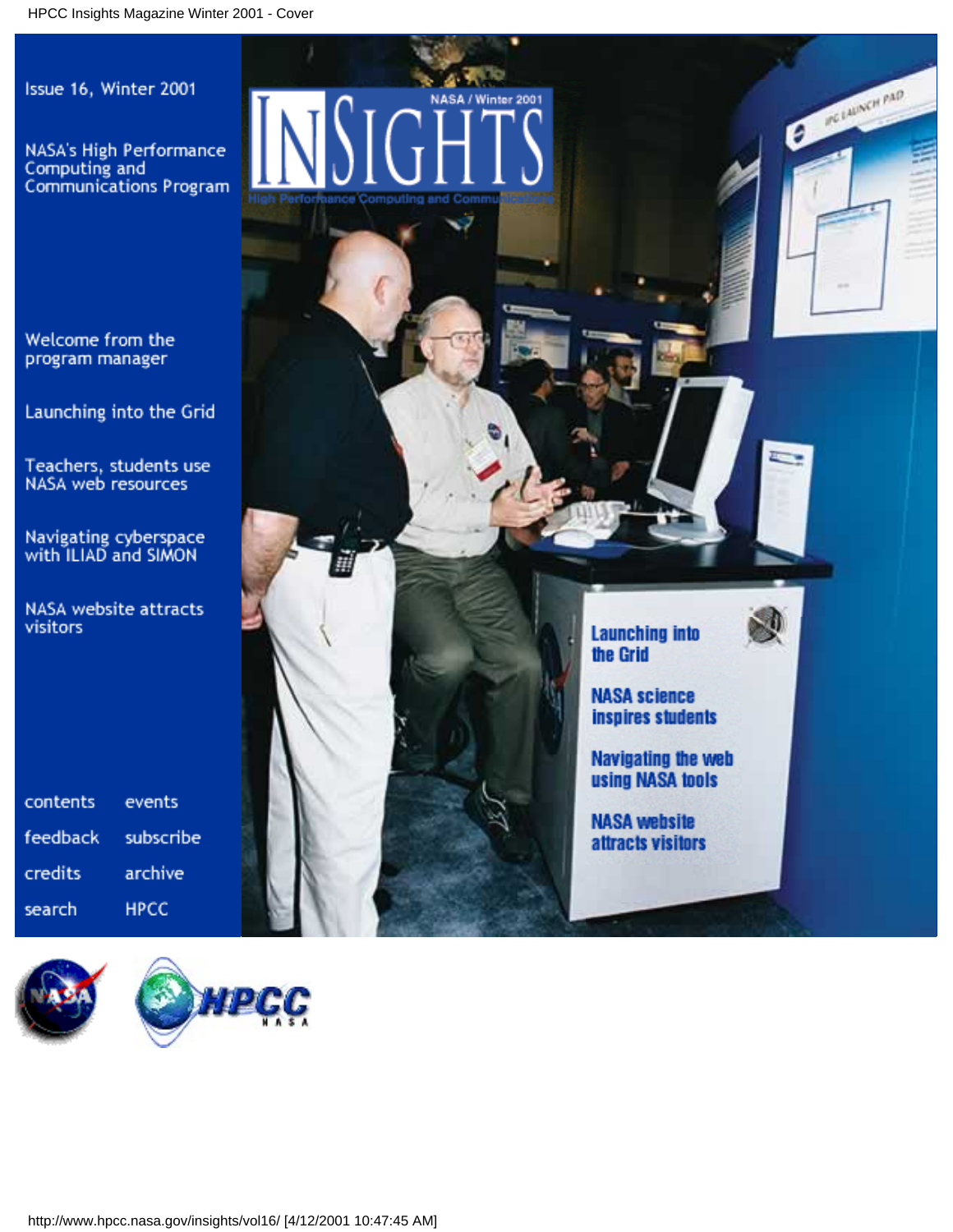

cover contents events feedback subscribe credits archive search HPCC

*Ospreys photo by Judy Voight Englund*



# **Teachers, students use NASA web** resources for discovery

by Louis Varricchio

**Armed with an eight-foot-tall display board dotted with weather and oceanographic charts, photographs of birds and colorful satellite images, a group of bashful sixth- and seventh-grade students awkwardly greeted several NASA scientists visiting the Ann Street School in Newark, N.J., recently. Within a few minutes, the students set up their poster display to help explain what they had been working on for the past few months.**

These inner-city students began their presentation by explaining to the scientists how certain birds such as the eagle, osprey and sandhill crane migrate along seasonal flyways during the spring. The young students used NASA satellite data, which are available on the Internet, to track and record the birds' migratory behavior. They also presented their findings about vegetation in areas where the birds live and the weather conditions during spring migration. The students impressed the visitors by displaying observational details that made their amateur scientific investigations shine.

The boys and girls of Ann Street School are part of an expanding group of student scientists who are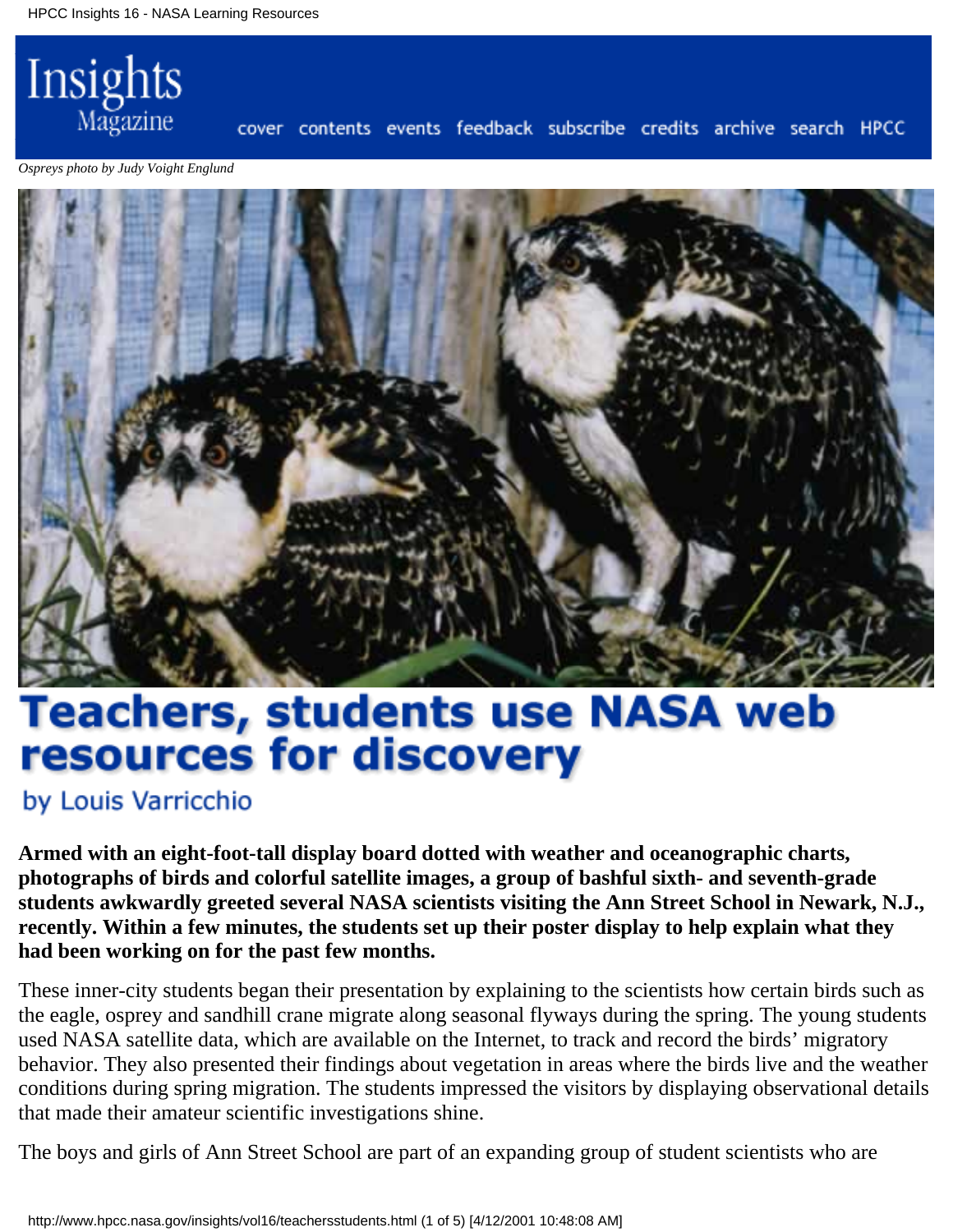#### HPCC Insights 16 - NASA Learning Resources

rediscovering the wonders of the Earth and sky, thanks to a ground-breaking NASA-funded effort called *Leading Educators to Applications, Research and NASA-related Educational Resources in Science* (LEARNERS). Spearheaded by the Learning Technologies (LT) Project, part of NASA's High Performance Computing and Communications (HPCC) Program, LEARNERS participants aim to enhance K–12 science, mathematics, technology and geography education in formal classrooms and informal learning environments across the United States.

*Photos by Louis Varricchio*



*New York-area high school students from left Ryan Wright, Monjia Belizaire and Kevin Fields, Jr. delighted in NASA's satellite data. Wright's Signals of Spring research project won first prize at last year's Brooklyn College Science Research Today fair. The ospreys are one species being tracked by students*

LEARNERS programs focus on using Internet-based tools to deliver content from various NASA missions. It is a unique cooperative undertaking that links teachers and students with NASA experts and resources. Seven programs, in various stages of development at six U.S. universities and one independent research laboratory, will demonstrate a wide variety of web-based educational technologies delivering content

related to NASA's mission.

"As a government agency whose output adds new information to the pool of human knowledge, NASA hopes the inspiration and intellectual excitement inherent in the aeronautics and space program will enrich many fields," says Mark León, manager of NASA's LT Project.

Fields of study that stand to benefit from the space program include social science, life science, physical science, mathematics and technology, León stresses. "So the cooperative agreements we have signed with LEARNERS participants are a two-way street," he adds. "NASA also benefits through new blood and new ideas by everyone involved with LEARNERS."

### **Signals of Spring**

The students of Ann Street School are part of a dynamic LEARNERS activity called *Signals of Spring*. Created and coordinated by Glen Schuster, a scientist with U.S. Satellite Laboratory located in Tarrytown, N.Y., Signals of Spring provides teachers and students with instruction on using geography, meteorology, oceanography and seasonal data to track and record the migratory behavior of birds and sea mammals.

Schuster explains that the Signals of Spring curriculum first instructs teachers how to use NASA satellite information to explain the migration of animals to their students. Next, it requires one week of classroom instruction, followed by research and analysis components. Students go on to become species, geography

*Photo by Louis Varricchio*



*Glen Schuster loves the challenge of distributing Signals of Spring, which brings science education to inner-city and rural schools, among other areas.*